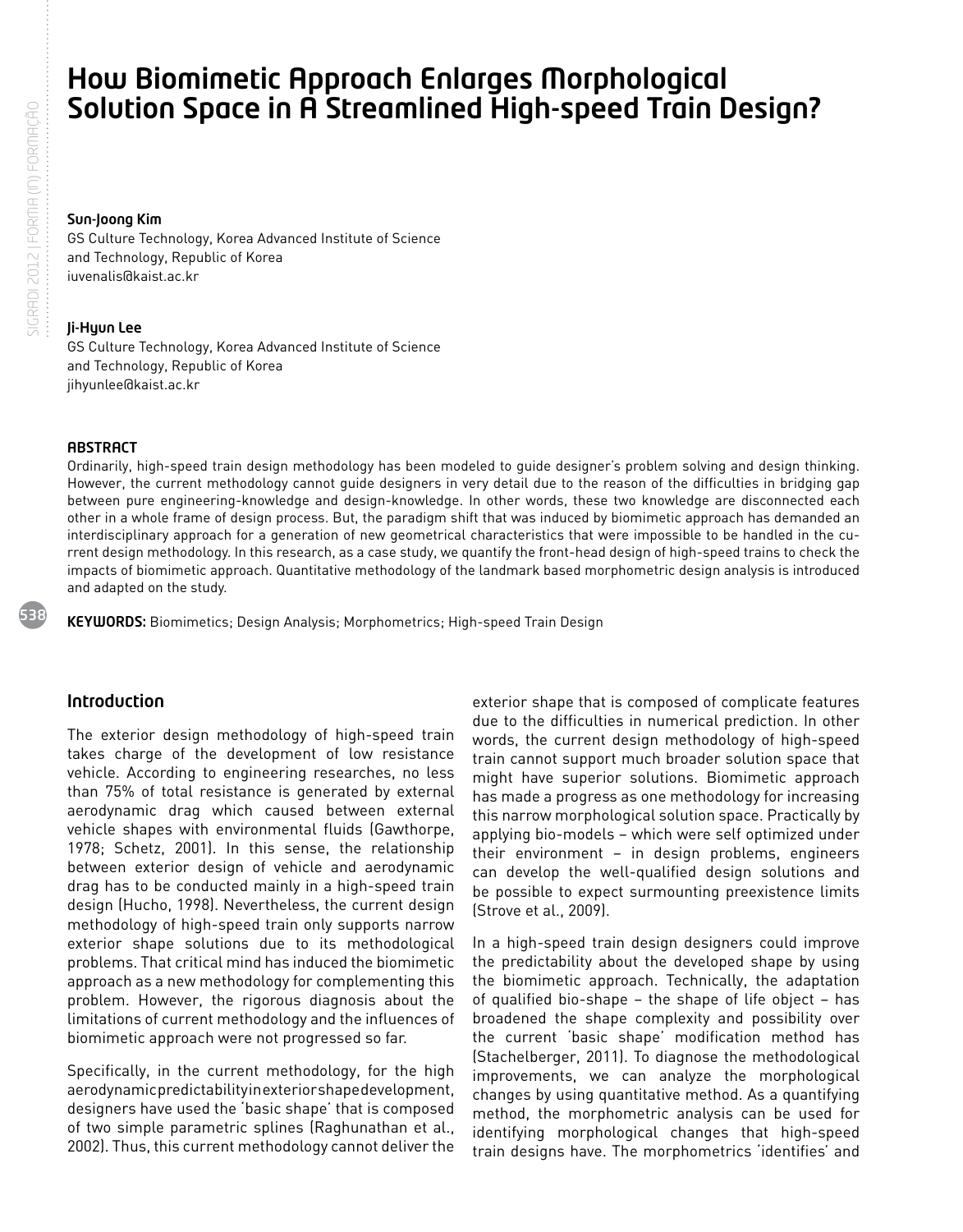'justifies' morphological characteristics of objects by the numerical data that are defined by landmarks (Parsons et al., 2003). Landmarks based method has an advantage in a morphological object analysis that is composed of detectable parameters. Fortunately, the front-head part of high-speed train is composed of several landmarks that are exposed (Kim, 2008). We expect the landmark based morphometric analysis about serial train designs – designs that were delivered by current methodology and the design that was delivered by biomimetic approach – will practically reveal the physical evidences of the influence that was induced from biomimetic approach.

In this research, we will discuss the impacts of biomimetic approach in design point of view and diagnose practical limitations of the current design methodology with a case analysis about the front-head designs of highspeed train. First we review the current problems that traditional high-speed train design methodology has. Second the serial front-head designs of high-speed train are analyzed quantitatively by using morphometric landmark analysis. Last the morphological changes and characteristics that biomimetic designed vehicle has are discussed.

# General High-speed Vehicle Design Process

The three-dimensional streamlined model had replaced the primitive vehicle designs after the First World War (Lichtenstein and Engler, 1995). This innovative movement was induced by aerodynamic researches those attempted at generating an ideal model. The three-dimensional airfoil-like shapes were generated in stream. However, these alternatives could not been an optimal solution due to the engineering and manufacturing constraints and styling issues (Hucho, 1998). Despite of uncertainty of streamlined design alternatives, aerodynamically tested the combination form of profile segments gave a bridging way which



Fig. 1. One Developed Design by the 'Combination Form' of P. Jaray (Jaray, 1927)

addresses designer's 'vague idea' in a reliable design process. Successfully this P. Jaray's 'Combination Form' had induced various style alternatives in market as a design seed; 'basic shape (initial model)'(Fig. 1).

In the case of high-speed train design process, the aerodynamic drag has to be important factor for solving the engineering design problem. That's because when the vehicle is driving in high velocity the total resistance causes inappropriate high amount aerodynamic drag. Thus, in the formal design process of high-speed train the influences from exterior design of vehicle should be predicted precisely and as a conclusion of this relationship the low-resistance model should be developed computationally. Practically, however, in the design process that predicting analysis and developing proper exterior model are hardly difficult due to the aerodynamic drag affected by morphological exterior features intricately (Kim et al., 1997).

Ordinarily, in the high-speed train design process the streamlined 'basic shape' has generated by combining two vertical profiles as like as P. Jaray's 'Combination Form'. And the developing process of exterior shape has conducted by controlling numerical parameters that indicated to exponents and coefficients. After that, the developed models were verified by CFD simulation for confirming proper exterior design computationally (Raghunathan et al., 2002; Kim et al., 1997) (Fig. 2).



Fig. 2. Current Design Process and Methodology of Highspeed Train (Right: Raghunathan et al., 2002)

By doing so, the developed alternative models were roughly categorized by control parameters (Raghunathan et al., 2002), but this process has the limit because it couldn't reflect of many other possibilities that generated by combining with other complex morphological shape features. Indeed, on account of the intricate interrelationship between aerodynamic drag with exterior shape, the unverified model developing is hard to assert as a proper developing method even this model developing method was managed computationally. Practically, after confirming a superior model in developed models is still dependent on other morphological features. As knowledge of engineering, this superiority is easily can be changed when the

539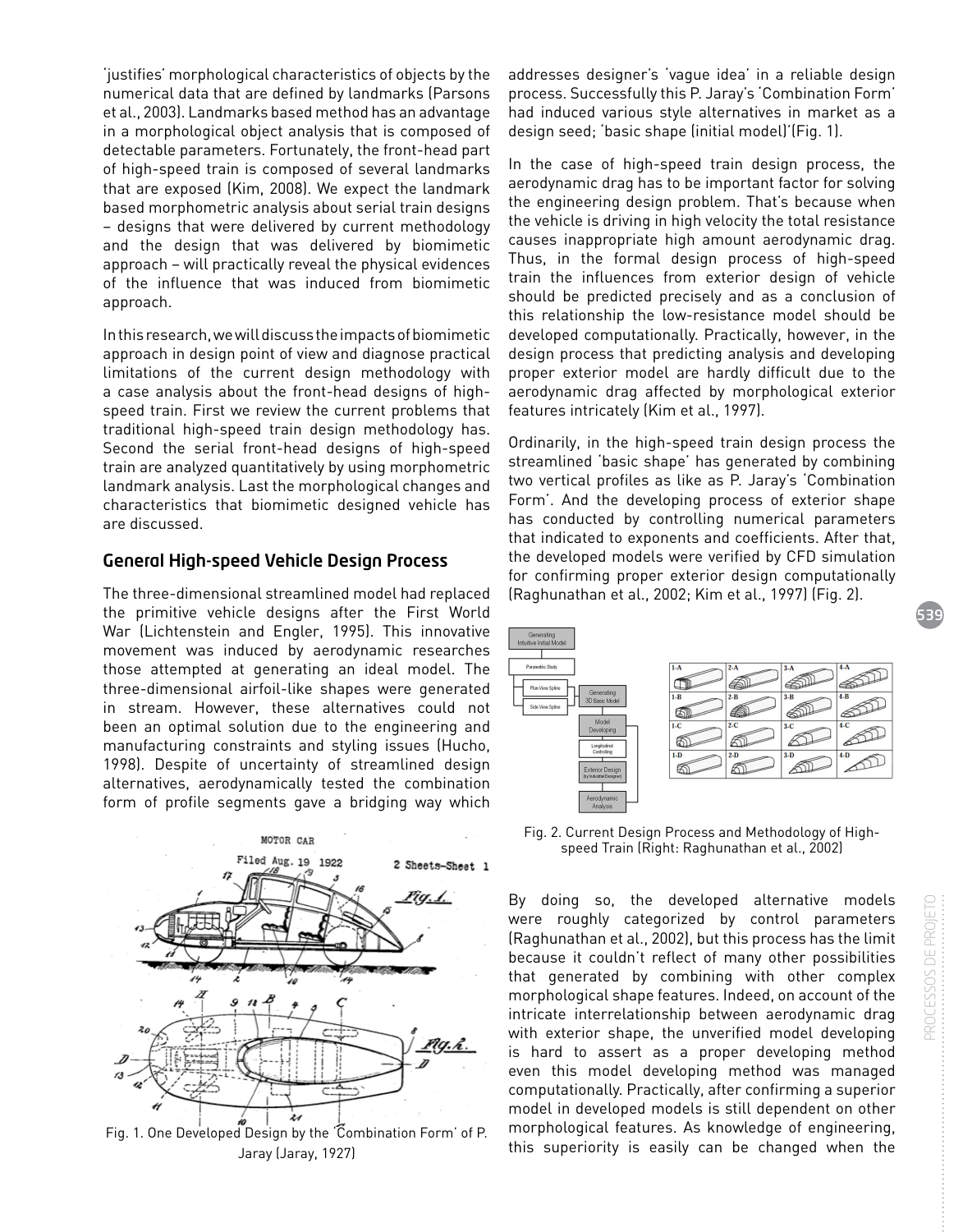540

exterior upper edge or length has interposed or deformed (Kim, I.S. et al. 1997).

# Biomimetic Approach in High-speed Train **Design**

The critical engineering issue – adaptation of biological information on engineering design process – has been discussed in the most bionic researches that were conducted by biomimetics. Historically the biomimetic design had begun to complement the solution generating ability of human being from primitive societies (Dickinson, 1999). Although primitive people did not face as intricate as engineering problems of present, in some manner they also had to overcome the gap between the inspired ideas and design problems. This radical problem is still remained as most critical issue in nature-inspired design activities (Dickinson, 1999). Building a bridge on the gap between natureinspired ideas and design problems has been conducted in multifaceted ways; including vehicle design work, the problem-oriented cases are spouting from diverse problem-solving domains.

The rate of front-head and tail pressure drag to total aerodynamic drag is about 8~13% (Schetz, 2001). Even the front-head and tail pressure drag is deeply influenced by the front-head and tail exterior shape, but still the exterior shape development process was following simply predictable 'basic shape'. However, the highest driving speed of high-speed train has been increased continuously, and engineers faced the necessity of enhancing the front-head and tail exterior design (Meguru, 2008). In Japan, the research to reduce aerodynamic drag and enhance exterior design had begun earlier than other high-speed train technology nations. By the environmental conditions, most Japanese high-speed railway lines had to be constructed close to densely populated areas, inevitably the high-speed trains are under the strict environmental law. Part of the Japanese pioneer research of *Shinkansen 500 Series* is valuable as the background. This noticeable research of the *500 Series* high-speed train, conducted by *JR West Japan*, showed that using a biomimetic approach, the maximum speed could be improved. This study mimicked a biological model – the bill of a Kingfisher – as a 'basic shape' of the vehicle front-head shape.

# Morphometric Shape Analysis

One robust methodology for evaluating shape has been developed by biologists to evaluate and compare biomodels at evolutionary way. This quantifying method was suggested to adapt in 'identification' and 'justification' of morphological variations in the framework of systemic biology: cladistics (Parsons et al., 2003). Using this method, systemic biologists could analyze various shapes of bio-specimens quantitatively. Ordinarily, this computational approach has been used broadly in evolutionary biology.

Morphometric methodology requires the identifiable morphological-factors that called 'landmarks'. The visible formal elements of fishes were used as landmarks in most researches those were conducted by morphometrics (Walker and Bell, 2000; Parsons et al., 2003; Zhang et al., 2009). And from the case of Kawakami's paper, we could get know that the bony elements also used to be good criteria to establish a group of landmarks (Kawakami and Yamamura, 2008).

In other words, a group of landmarks represent a morphological character of the one bio-specimen. And the quantification analysis is induced by visualization. Vector plots and thin-plate splines like geometrical visualization methods allow to generate visualization of 'differences', 'associations', 'variability', etc. (Slice, 2005).

Usually the physical representations of 1) length, 2) angle, and 3) area are quantified for a morphological analysis in morphometrics. As we mentioned in Fig. 3 the morphological factors – landmarks – define these physical representations. The adaptation of morphometric methodology on design analysis has been discussed positively in the analysis of artifacts (Cardillo, 2010). The changes of physical representations that are defined by landmarks are leading quantitative diagnosis. To adapt this methodology on a high-speed train design analysis the landmarks should be matched with the landmarks that are constructing an exterior shape of high-speed trains.

# Adaptation of Morphometric Landmark Analysis

The idea of geometric classification to adapt morphometric methodology for analyzing train



Fig. 3. Truss Represented Fish Model (Parsons, K.J. et al. 2003)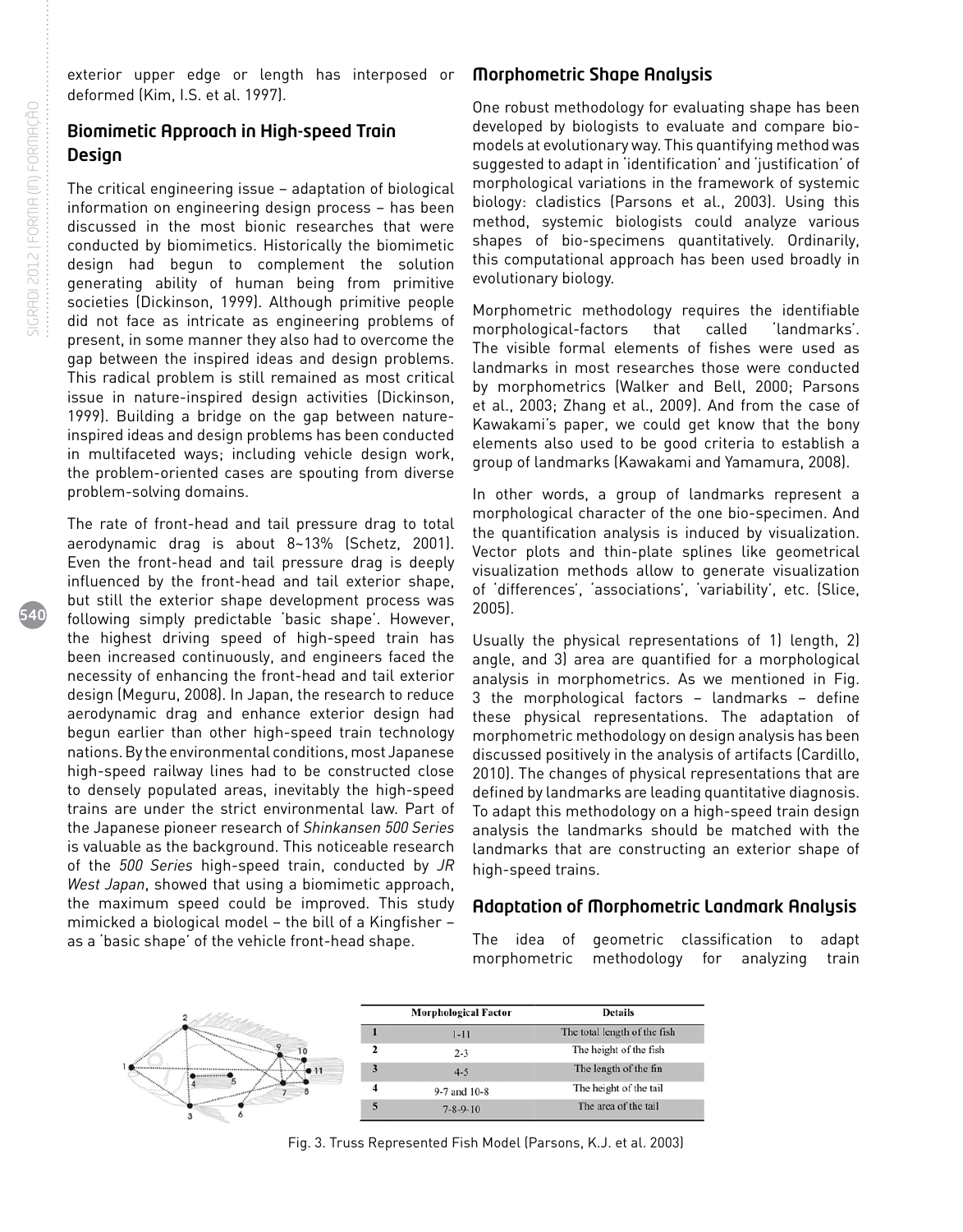front-head design variations was introduced in the dissertation of Kim that had a purpose which finding out a typical geometric structure of the front-head part in high-speed train design (Kim, 2008). He chose the 10 landmark features that represent a train fronthead shape (Table 1). Generally these 10 landmarks are essentially representing a front-head part of high-speed train.

In this research, we detect the morphological differences of biomimetic-driven high-speed train fronthead designs with others by morphometric analysis. Historically, Japanese high-speed train opened the new era of commercial high-speed transportation with the launching of the first high-speed train: *Shinkansen 0 Series* (1964). And an exterior shape of train front-head has been renovated from model to model. Sequentially developed models were designed by the research results of computational aerodynamic predictions, styling, manufacturing, and so forth. *0 Series*, *300 Series*, *400 Series*, *E1 Series*, *500 Series*, *700 Series*, and *N700 Series* were designed with the efforts toward overcoming the existing limits. And *500 Series* train was designed with biomimetic design concept. The biomimetic design concept was being used in a design process for the purpose of surmounting the engineering limits: aerodynamic drag, vibration, noise, etc. These serial front-head cases show the sequential changes of design.

The serial design cases – timely distributed *Shinkansen* high-speed train designs – can be good specimen in testing the influences of biomimetics and detecting these design evolutionary changes. By using the morphometric represented train bodies (Fig. 4) we analyzed the designs quantitatively. The design changes were detected by this morphometric analysis. The landmarks those are representing a characteristic of front-head shape were chosen through the researches that were conducted to establish the essential features.

|                | <b>Morphological Landmarks</b>  | <b>Landmark Label</b> |
|----------------|---------------------------------|-----------------------|
|                | Locomotive Connection Cab       | LC                    |
| $\overline{c}$ | Lower Skirt                     | LS                    |
| $\mathbf{3}$   | Bogie Skirt                     | BS                    |
|                | Headlight                       | HL                    |
| 5              | Tail Identification Light       | TL.                   |
| 6              | Front Window for Driver's Cabin | <b>FWC</b>            |
|                | Side Window for Driver's Cabin  | <b>SWC</b>            |
| 8              | Door for Driver's Cabin         | <b>DDC</b>            |
| $\Omega$       | Front Tip of Front-head         | NT                    |
| 10             | Front-head End                  | <b>NE</b>             |

Table 1. Morphological Landmarks of Front-head Shape

# Design Analysis for High-speed Trains

The morphometric analysis about front-head part of high-speed train is conducted with criteria such as 1) length, 2) leaning angle, and 3) area. To do this, first, the

truss representation about front-head parts should be prepared. The length-directional maximum length of a front-head part defines the geometric factor of length (*NT-NE*). And the area, which is defined by morphological landmarks, describes the representative area of fronthead. Lastly, the leaning of the representative linear that is calculated by the distributed landmark data represents the ratios and angles of the shape of train front-head. The each high-speed train design is quantified by these factors. Fig. 4 expresses the morphometric trussstructural view for each high-speed train profile.



Fig. 4. Truss Represented Front-head Part of Train Designs (Refer Table 1)

Landmarks distribution of design cases is shown in Fig. 5. Most high-speed trains are analyzed above had 6~8 length of front-head. However, the case of biomimetic design-driven model – *500 Series* model – had 220% lengthened front-head. The leaning of each highspeed train design is calculated by using the landmark distribution that is structuring truss model (Fig. 4). The leaning of the representative linear that is calculated by the distributed landmark data, represents the ratios and angles of the shape of train front-head. The biomimeticdriven design model – *500 Series* model – has the lowest leaning value. Overall, the leaning value changes show the tendency that is converging on the value of *500 Series*. Andmost high-speed trains were analyzed above had 12~17 area of front-head part. Overall, the areachanging tendency shows the quite linear. However, noticeably, the biomimetic-driven design model – *500 Series* – has 172% extended side area.



Fig. 5. Landmarks Distribution of Design Cases